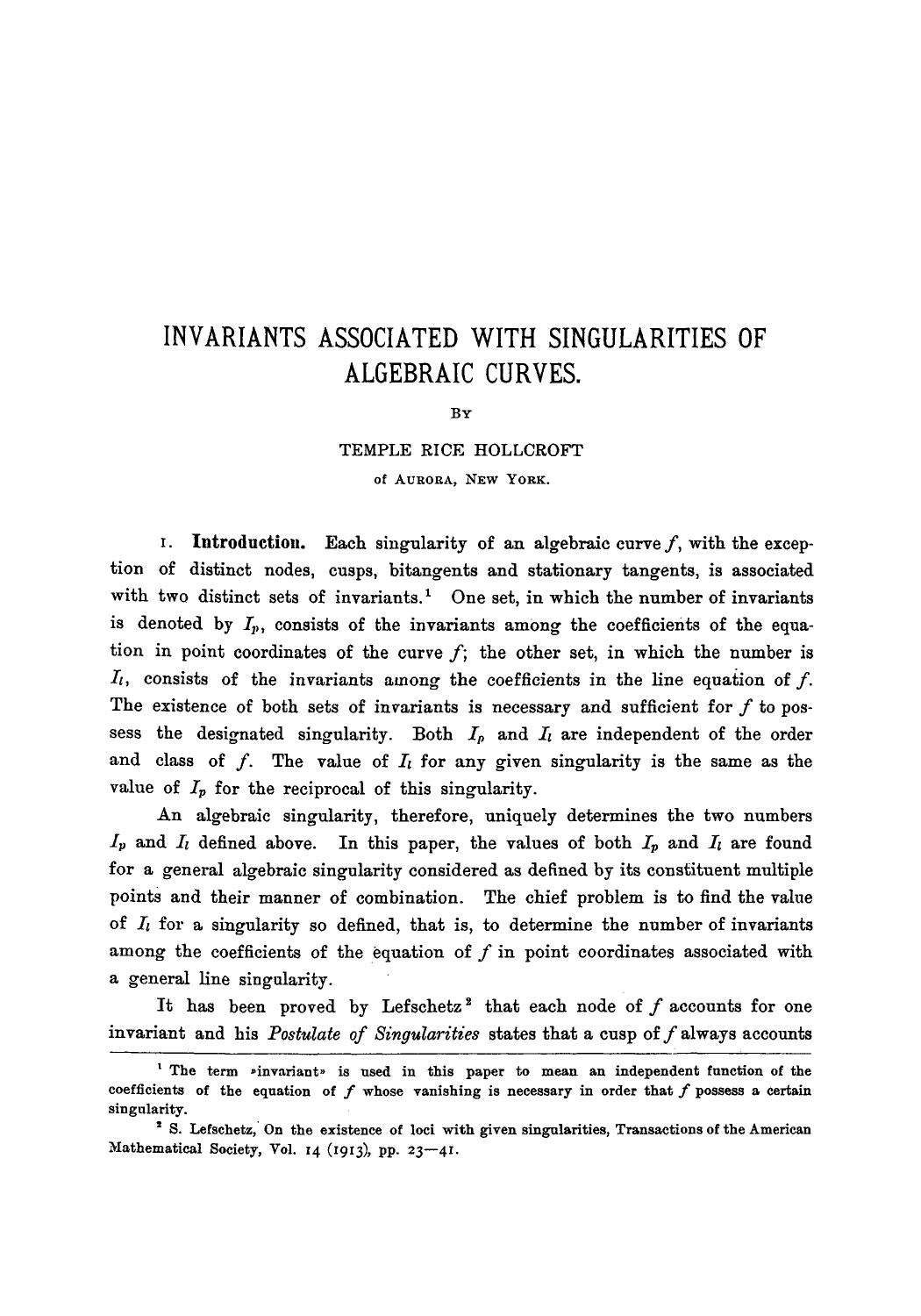## 262 Temple Rice Hollcroft.

for two invariants. The reciprocals of these statements will be used in studying the reciprocal singularity of a given singularity.

2. Definitions. Algebraic singularities may be divided into two general types, simple and compound. Simple point (line) singularities are built up of double points (lines) and contain no double lines (points). They are ordinarily called multiple points (lines). Compound singularities are those that contain both double points and double lines. Multiple points are formed by the coincideuce of nodes and contain only those nodes which are created by the necessary crossings of the branches of the multiple point. Multiple lines are the reciprocals of multiple points.

Compound singularities result when certain multiple points of a curve become consecutive, that is, move into coincidence along given directions. The simplest example of this is the tacnode which consists of two consecutive nodes and two consecutive bitangents. Multiple points in becoming consecutive always involve the consecution of multiple lines, and conversely.

Another method of forming either simple or compound singularities, superposition, will be used in this paper. Two or more singular points are said to be superposed when they coincide so that the nature of each component singular point is not affected. The resulting singularity is the same as if the component singular points were lifted out of the plane successively and superposed without altering the relative positions of the branches within each singular point.

**3. Invariants associated with multiple points.** The postulation of **a**  simple multiple point of order r is  $r(r+1)/2$  and the number of invariants associated with it is  $r(r+1)/2-2$ . The multiple point contains  $r-1$  loops each of which may vanish causing a node in the singularity to be replaced by a cusp.<sup>1</sup> For the most general multiple point of order r with  $k \leq r-1$  cusps

$$
I_p = r(r+1)/2 + k - 2
$$

t By a vanishing loop is meant a loop that disappears because and only because the tangents to its two branches become coincident. Some of the loops of the curve at a singularity may be imaginary corresponding to a certain number of imaginary nodes or aenodes among the nodes composing the singularity. Since the limiting form of an acnode as the two conjugate imaginary tangents **approach coincidence** is a real cusp and since the tangents of a pair of imaginary nodes may coincide respectively to form a pair of imaginary cusps, the *number of* invariants associated with a singularity is unaltered by the reality of its component double elements and therefore no distinction need be made as to the reality of these double elements.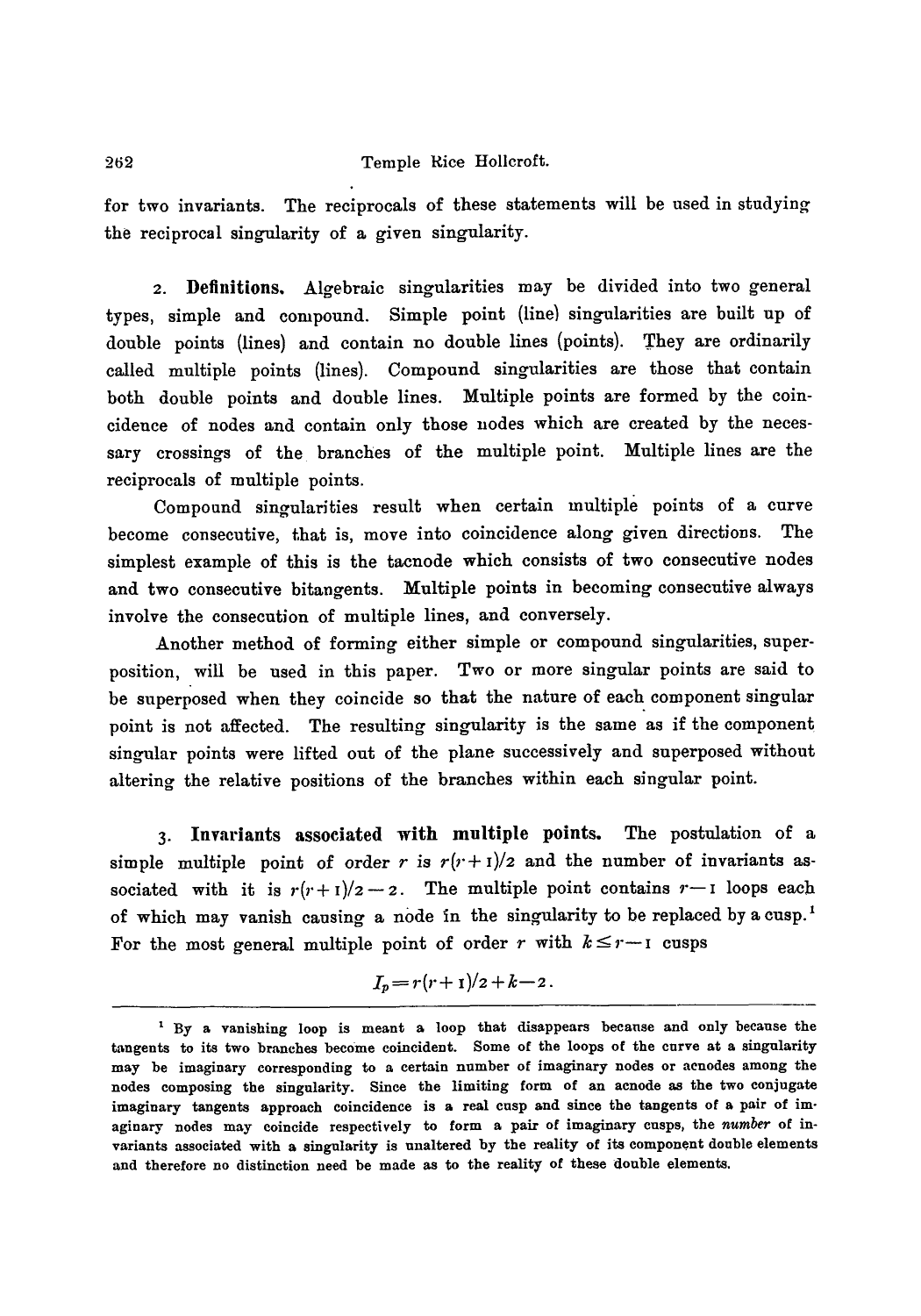Any number j of multiple points of orders  $r_i$ ,  $i=1, 2, ..., j$ , may be superposed to form a multiple point of order  $\Sigma r_i$  which will have as many distinct tangents as the sum of the distinct tangents of the component multiple points. A multiple point thus formed contains as many cusps as the sum of the numbers occurring in the component multiple points and no more, since only nodes are added by superposition. A multiple point formed by superposition of order  $r={\Sigma}r_i$  containing  $k={\Sigma}k_i$  cusps is the same as if it had been formed by the coincidence of  $r(r-1)/2-k$  nodes and k cusps for which the value of  $I_p$  is given above.

If the  $j$  multiple points are superposed in such a way that any tangent of one coincides with any tangent of another, the resulting singularity is compound and will be discussed in the next section.

**4. Invariants associated with compound singularities. A** compound singularity on an algebraic curve  $f$  may be formed by the consecution of  $s$ multiple points of f each of order  $r_i$ . Assume that  $r_1 \ge r_2 \ge r_3 \ge \cdots \ge r_s$ . The component multiple point of highest order  $r_1$  is called the principal point of the singularity and the order of the principal point is the order of the resulting singularity.

Enriques<sup>1</sup> has proved that the postulation of  $s$  consecutive points of orders  $r_i$  on  $f$  is the same as the total postulation of the  $s$  multiple points considered as distinct on  $f$ , that is

$$
\frac{1}{2}\sum_{i=1}^s r_i(r_i+1).
$$

Assume that s points are consecutive on a curve. If one of the points  $P$ is fixed, one condition determines the direction of approach to  $P$  of each of the remaining  $s - 1$  points. The two parameters defining P and the  $s - 1$  parameters determining the  $s-1$  directions through  $P$  total  $s+1$  parameters. Therefore the number of independent parameters involved in the location of s consecutive points on any plane curve is  $s+1$ .

The postulation of a singularity is the total number of conditions necessary and sufficient to determine both the nature of the singularity and its position. The  $\sum r_i(r_i + 1)/2$  relations among the coefficients of f then involve the  $s + 1$ 

t F. Enriques, Lezioni sulla **teoria geometrica delle equazioni e delle** funzioni algebriche, Vol. 2, pp. 404-408.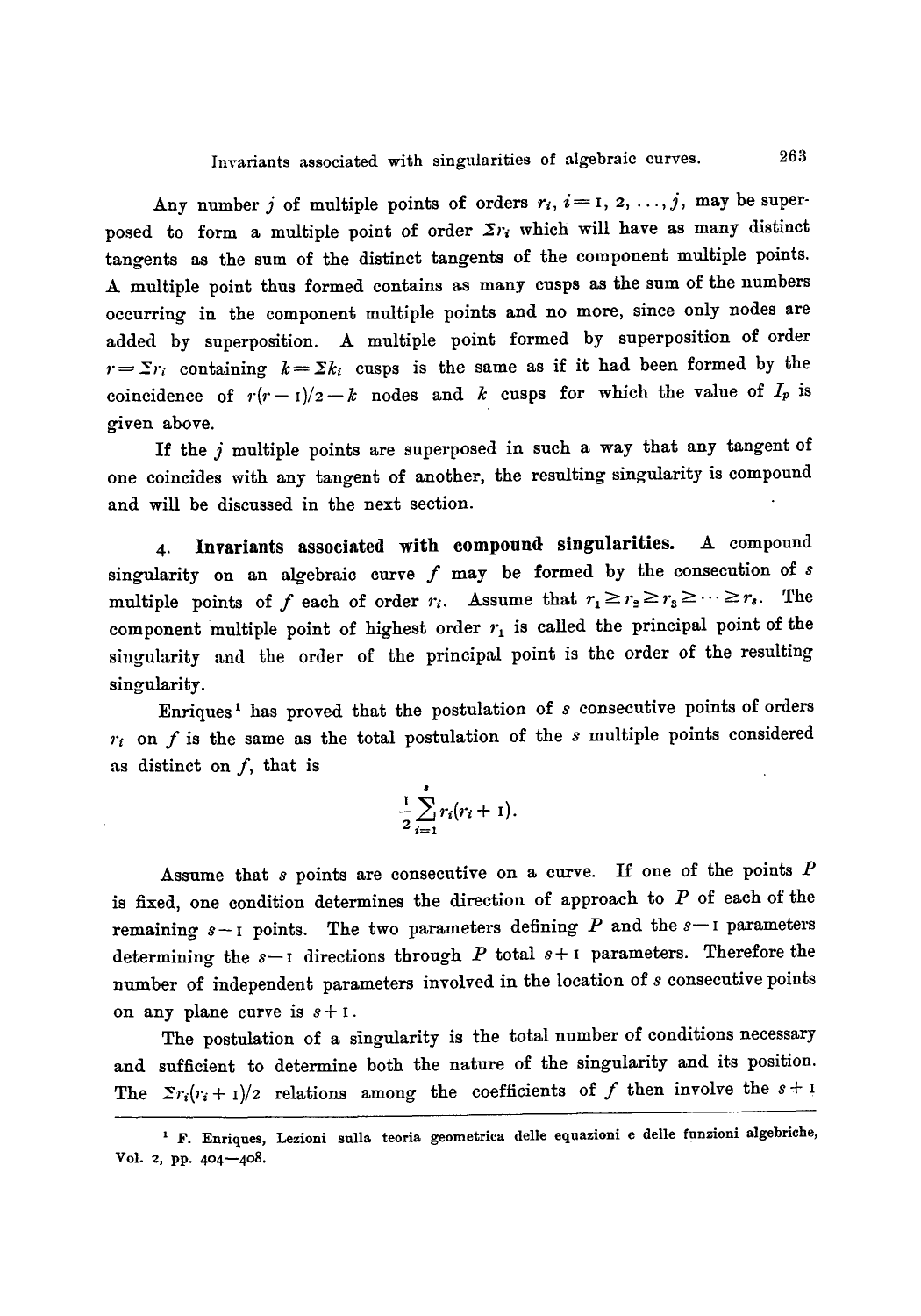parameters which determine the positions of the s consecutive points. From these  $\sum r_i(r_i + 1)/2$  relations the  $s + 1$  parameters may be eliminated in  $\sum r_i(r_i + 1)/2 - s - 1$ independent ways, each eliminant being an invariant associated with the singularity. Then for  $s$  consecutive multiple points of orders  $r_i$ , there results

$$
I_p = \frac{1}{2} \sum_{i=1}^s r_i (r_i + 1) - s - 1.
$$

Since a compound singularity of order r at P involves r branches of  $f$ through P, these branches will form  $r-1$  loops. When a loop vanishes, the node adjacent to the loop becomes a cusp. The introduction of each cusp increases by unity the value of  $I_p$  associated with the singularity.

The most general singularity that can occur on an algebraic plane curve consists of s principal  $r_1$ -fold point P to which j series of multiple points have become consecutive along distinct sets of branches of the principal point and, moreover, such that any point  $P_i$  of any series may have  $j_i$  series of multiple points consecutive along distinct sets of branches of  $P_i$ . For any singularity of this nature, the theorem of Enriques still holds.

In any such series of consecutive points, one condition is necessary and sufficient to determine the position of each point consecutive to  $P$  whether along the same or distinct sets of branches. The positions of the  $s$  consecutive points are, therefore, in the most general case, determined by  $s+1$  conditions.

The most general algebraic singularity of order  $r_1$  contains  $r_1$  branches and therefore  $r_1-1$  loops any of which may vanish and introduce a cusp which replaces a constituent node.

Finally, the most general algebraic singularity of order  $r_1$  consisting of s consecutive  $r_i$ -fold points which have become consecutive in the general way described and containing  $k \leq r_1 - 1$  cusps gives rise to the following number of invariants

$$
I_p = \frac{1}{2} \, \Sigma r_i (r_i + 1) + k - s - 1 \; .
$$

Compound singularities are formed by superposition when multiple points are superposed so as to have a common tangent. Any number  $j$  of multiple points of orders  $r_i$  can be superposed so that all have a common tangent. The resulting singularity is of order  $\Sigma r_i$  and consists of a principal point of order  $\sum r_i$  and a consecutive j-fold point. The value of  $I_p$  is obtained by regarding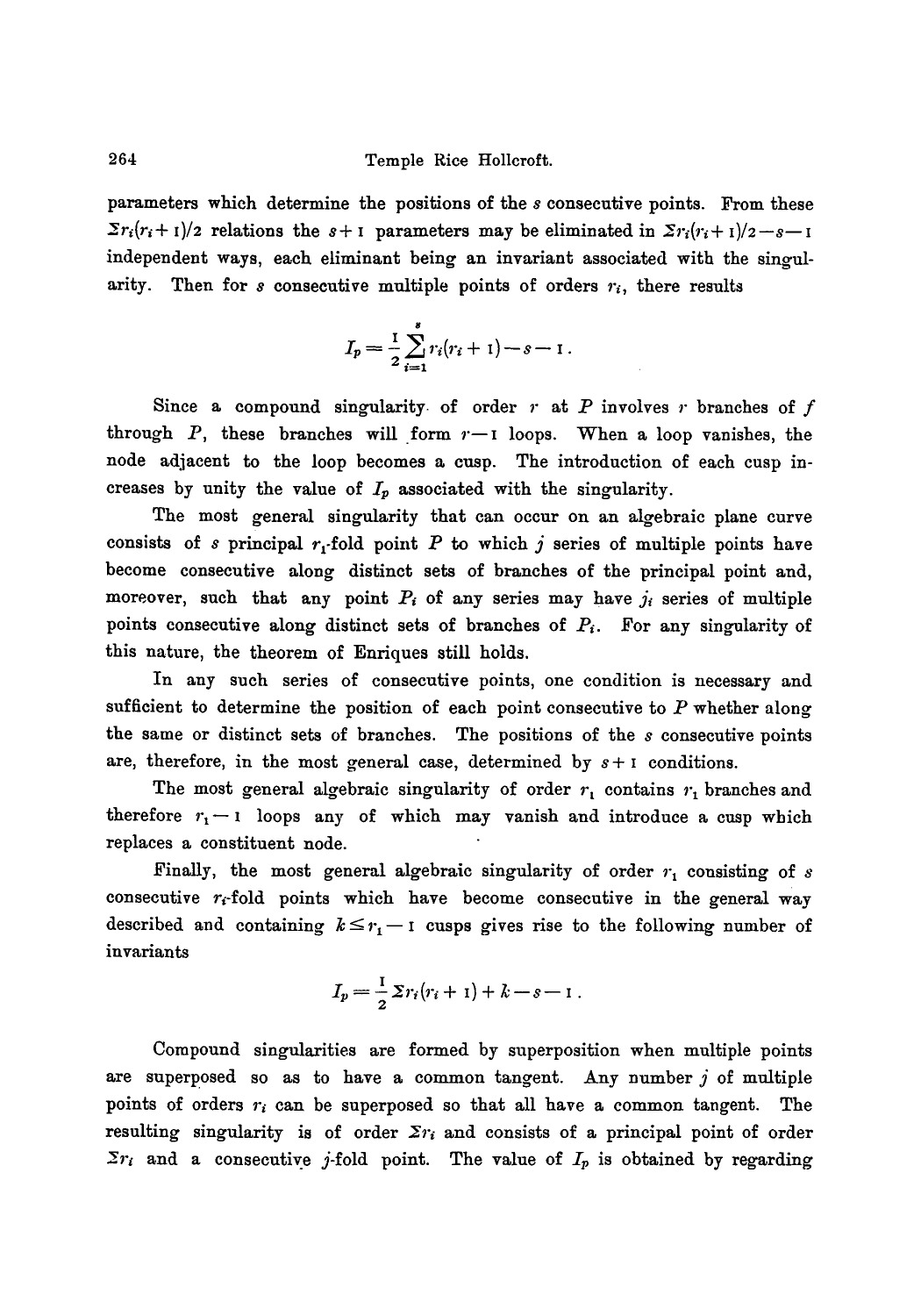the singularity as formed by the consecution of two multiple points of orders  $\sum r_i$  and j.

Any number of compound singularities may be superposed so that two or more have a common tangent which is a multiple tangent for any or all of the points concerned. As above, the value of  $I_p$  for the resulting singularity is found by considering that singularity as formed by consecution.

A compound singularity may be a singular point some of whose tangents are multiple tangents. A tangent at a multiple point  $P$  may be a multiple tangent of any order  $q$  with simple contact at  $P$  or with any number of points of contact up to and including q located at  $P$ . In this case, the singularity accounts for one more invariant than the sum of the invariants belonging to the two singularities when distinct, because if either the point or line is given, the other has but one degree of freedom. The simplest example of such a singularity is the flecnode, for which  $I_p = 2$ .

5. The determination of  $I_l$  for a given singularity. The number  $I_l$  of invariants among the coefficients of the equation of  $f$  in line coordinates which express the condition that  $f$  possess a given singularity is identical with the number of invariants among the coefficients of the equation of  $f$  in point coordinates which express the condition that  $f$  possess the reciprocal of this given singularity. This follows from the principle of duality.

Nodes and cusps do not account for invariants among the coefficients of the line equation of a curve just as bitangents and stationary tangents account for no invariants among the coefficients of its point equation.

The following theorem will be useful in determining the value of  $I_i$  for a singularity whose point constituents are known:

**Theorem I.** If among the coefficients of the equation in point coordinates of an algebraic curve f there exist  $I_p$  invariants in addition to those accounted for by *the nodes and cusps off, then among the coefficients of the equation off in line coordinates there must exist*  $I_i$  *invariants in addition to those associated with the bitangents and stationary tangents of f, such that*  $I_p' = I'_l$ .

Consider and algebraic curve  $f$  of order  $n$ , class  $m$ , with  $\delta$  nodes, x cusps,  $\tau$  bitangents and  $\iota$  inflections. Let there be  $I_p'$  invariants among the coefficients of the point equation of f which vanish in addition to the  $\delta + 2x$  invariants due to the double points and  $I_i'$  invariants among the coefficients of the line equation 34-30534. *Acta mathematica.* 56. Imprimé le 7 novembre 1930.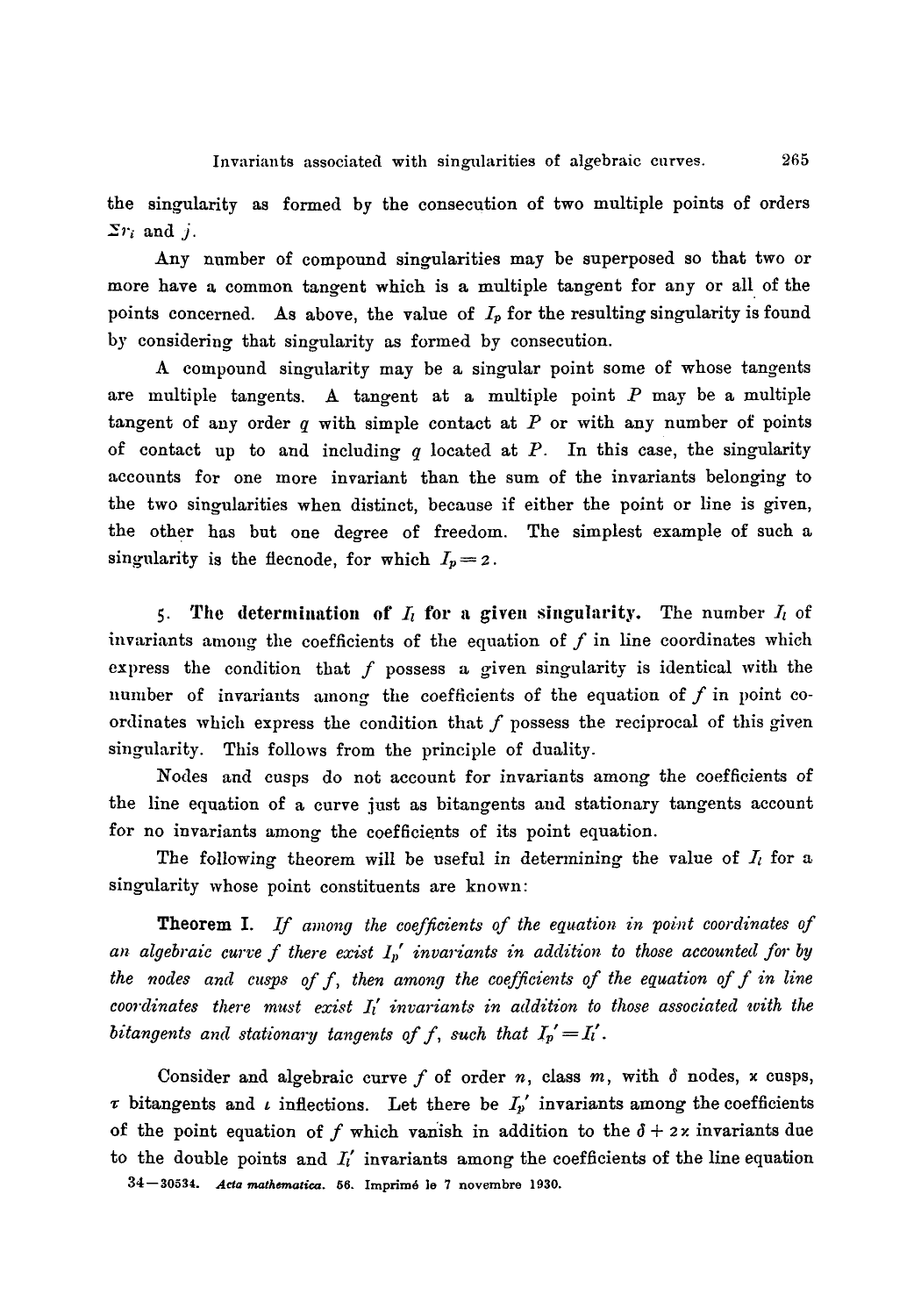of f which vanish in addition to the  $\tau + 2i$  invariants due to the double tangents. To prove  $I_p' = I_l'$ .

Since the curve  $f$  has a definite number of degrees of freedom, the equations of  $f$  in point and line coordinates must contain the same number of independent coefficients. This fact is expressed by the equality

$$
\frac{1}{2}n(n+3)-\delta-2x-I_p'=\frac{1}{2}m(m+3)-\sigma-2\iota-I'_l.
$$

From Pliicker's equations, there results for any algebraic curve

$$
\frac{1}{2}n(n+3)-\delta-2x=\frac{1}{2}m(m+3)-\tau-2\iota.
$$

Subtracting this relation from the one above, we obtain

$$
{I_p}'=I_l'.
$$

This theorem readily determines the value of  $I_i$  for a multiple point of order r containing  $k \leq r-1$  cusps. We have seen that such a singularity contains  $r(r-1)/2-k$  nodes and k cusps and that for it  $I_p=r(r+1)/2+k-2$ . The nodes and cusps contained in this *r*-fold point account for  $r(r-1)/2 + k$ invariants. Subtracting this number from  $I_p$ , we obtain  $r-2$  as the number of invariants belonging to the singularity in addition to those accounted for by the nodes and cusps contained in it. Assuming that this singularity belongs to a curve that has no further point singularities or line singularities of order greater than two, apply the above theorem and there results:

For any multiple point of order r containing  $k \leq r-1$  cusps, that is, with or without consecutive tangents,

$$
I_l=r-2.
$$

This theorem may also be used to determine the value of  $I_t$  for a singularity formed by superposition. Superpose  $j$  singularities, simple or compound, each occurring at a single point so that no tangent of one coincides with a tangent of another. A certain number of nodes are added by the superposition. Consider that all the  $j$  singularities are possessed by the same curve and determine what part of the increase in  $I_p$  due to superposition is over and above the increase due to added nodes.

266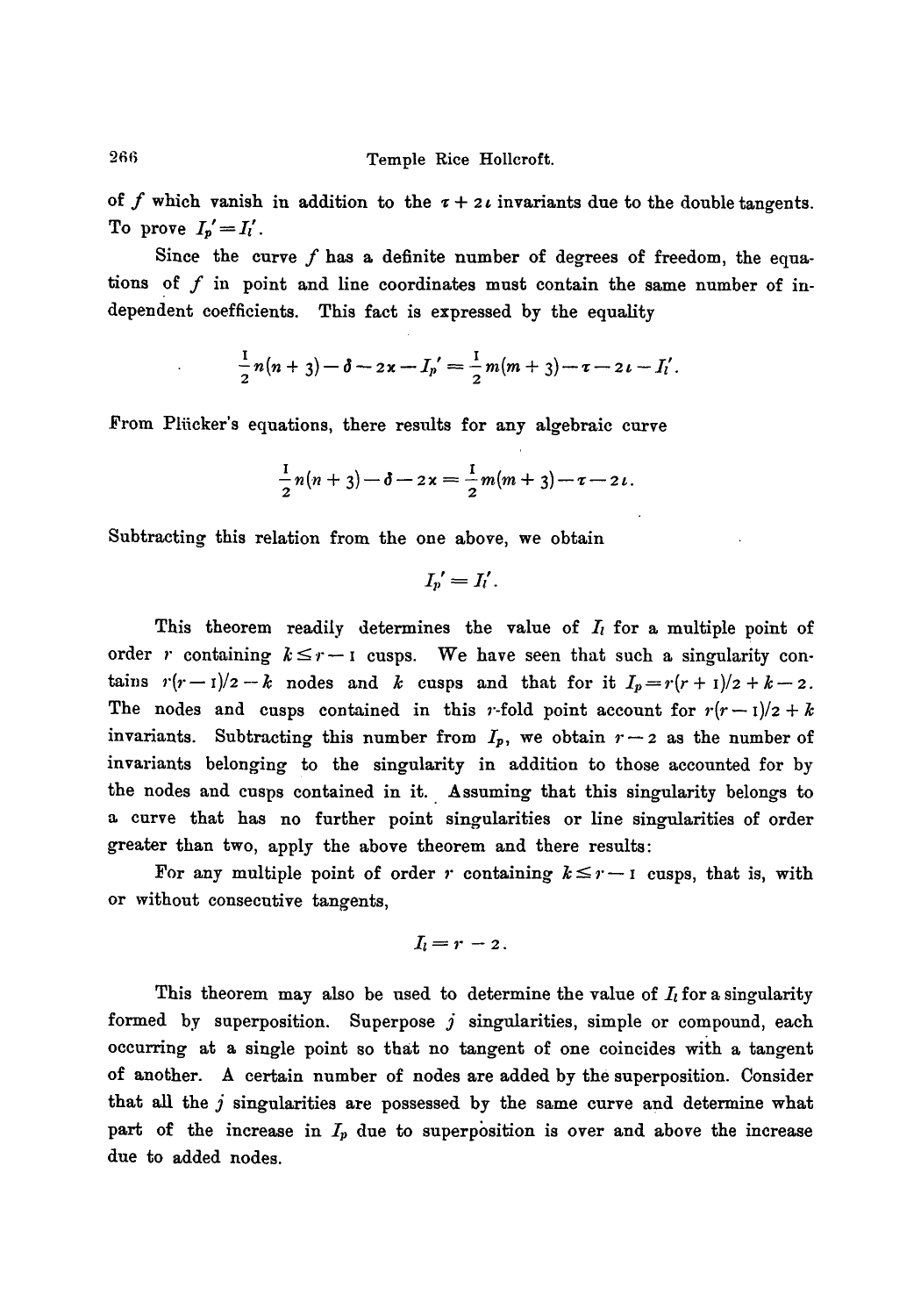Let  $I_{p,i}$  and  $I_{l,i}$  respectively represent the numbers of invariants associated with the  $j$  distinct singularities of orders  $r_i$ . Some or all of these singularities may be compound. The value of  $I_{l,i}$  for a compound singularity will be obtained in the next section. Its value does not affect the determination of the *additional*  invariants due to superposition.

When singular points are superposed, the nodes added are created by the intersections of the branches of the component singular points, each branch of each singular point intersecting every branch of every other singular point. The number of additional nodes, therefore, depends only on the orders of the component singular points. The number  $d$  of additional nodes is therefore the same for j multiple points of orders  $r_i$  as for j compound singular points of the same orders  $r_i$ . Then in determining d for any set of superposed singular points, we need consider only the principal points of the singularities involved. The  $j$ principal points of orders  $r_i$  form a single principal point of order  $\Sigma r_i$  which contains all of the  $d$  nodes added by superposition. The number  $d$  is, therefore,

$$
d = \frac{1}{2} \sum_{i=1}^{j} r_i \left( \sum_{i=1}^{j} r_i - 1 \right) - \frac{1}{2} \sum_{i=1}^{j} r_i (r_i - 1)
$$

The various series of multiple points consecutive to the component principal points are, after superposition, consecutive to the resulting principal point along mutually exclusive branches. These consecutive multiple points occur in the same way as before superposition, since, by the definition of the process of superposition, the nature of each component singular point is not affected by it. Therefore the number of invariants associated with the consecutive multiple points is unchanged by superposition. The difference in the number of invariants associated with the principal point of the singularity formed by superposition and the sum of the numbers associated with each of the component principal points considered as distinct is, then, the total number of invariants added by superposition. This number is

$$
\frac{1}{2}\Sigma r_i(\Sigma r_i+1)-2-\frac{1}{2}\Sigma r_i(r_i+1)+2j=d+2(j-1).
$$

This reusult shows that in addition to the  $d$  invariants belonging to the additional nodes,  $2(j-1)$  invariants are added by the superposition of j singular points of orders  $r_i \geq 2$ .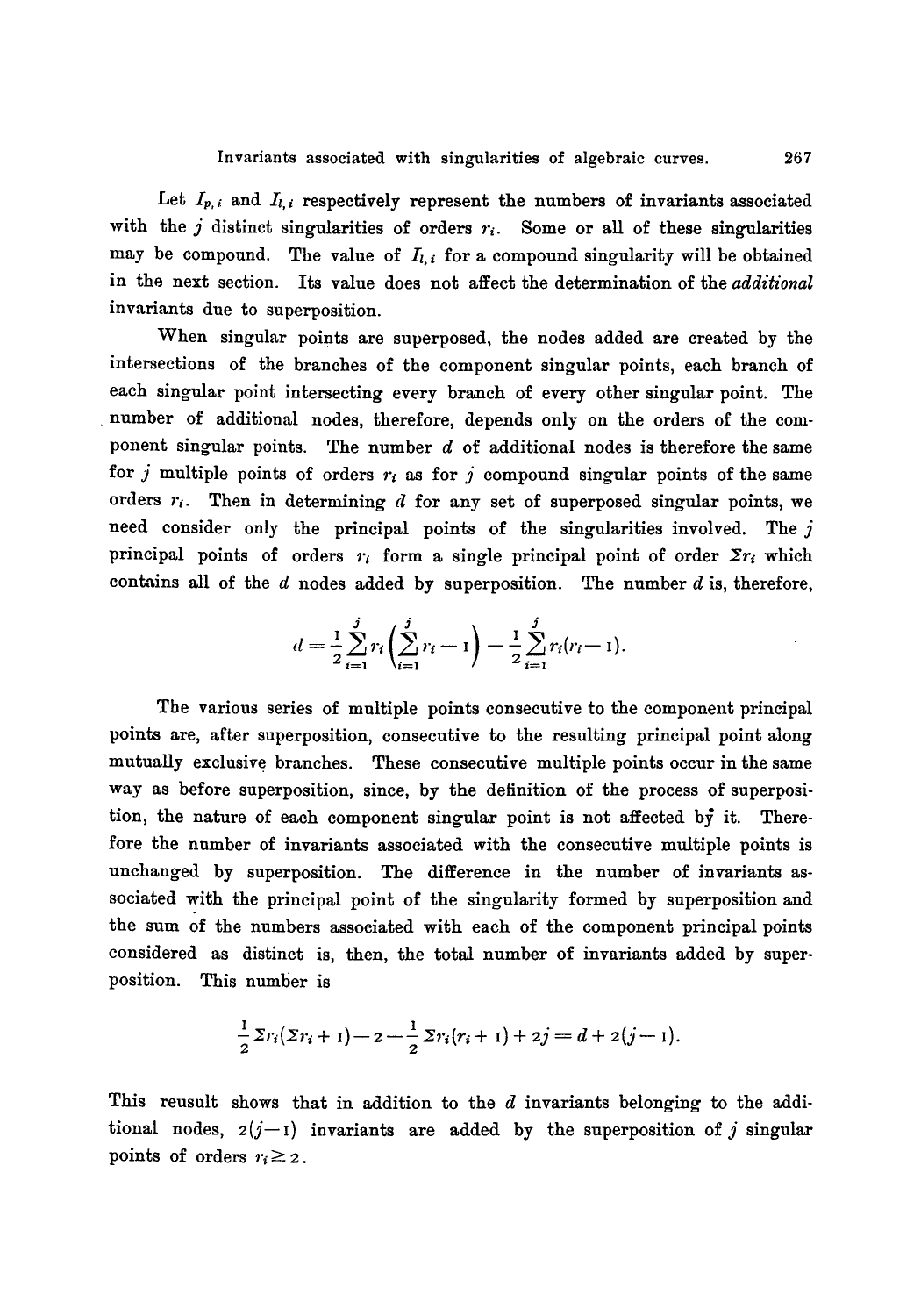Therefore a singularity formed by the superposition of j singular points of orders  $r_i \geq 2$  has

$$
I_p = \Sigma I_{p,i} + d + 2(j-1)
$$
  

$$
I_l = \Sigma I_{l,i} + 2(j-1).
$$

The expression for  $I_t$  results directly from Theorem I.

6. The determination of  $I_t$  for a compound singularity. As stated in section four, the most general algebraic singularity at a single point can be formed by the consecution of multiple points. This singularity is defined by the number, orders and manner of combination of its component multiple points. For such a singularity,  $I_p$  has been found in section four. The problem now is to determine the value of  $I_l$  for a singularity so defined.

Let the singularity consist of a principal point  $P$  of order  $r$  to which j series each containing  $s_i$  multiple points are consecutive along j mutually exclusive sets of branches through  $P$ . Any series may subdivide as described in section four. Let the point of each series adjacent to the principal point  $P$  be denoted by  $P_i$  of order  $r_i$ ,  $i=1, 2, ..., j$ .

If a series of consecutive points should subdivide at any point, this will have no effect on the order of the multiple tangent formed by that series. For example, if two or more series of multiple points are consecutive to  $P_1$  along mutually exclusive sets of branches of  $P_1$ , this does not alter the fact that all the  $r_1$  branches of  $P_1$  must have contact with each other at P because  $P_1$  is consecutive to  $P$  along  $r_1$  branches of  $P$ . Then, whether any series of consecutive points subdivides or not, the resulting singularity contains  $j$  multiple tangents of orders  $r_i$ .

Assume that between each two adjacent sets of the  $j$  sets of  $r_i$  branches there are  $a_i$  distinct simple branches of the principal point such that  $a_i \geq 0$ . The entering and retiring branches of  $f$  through  $P$  may belong to sets of simple branches so there may be  $j + i$  sets of branches of f through P each containing  $a_i$  branches with distinct simple tangents. The order of the resulting singularity is, therefore,

$$
\sum_{i=1}^{j} r_i + \sum_{i=1}^{j+1} a_i = r.
$$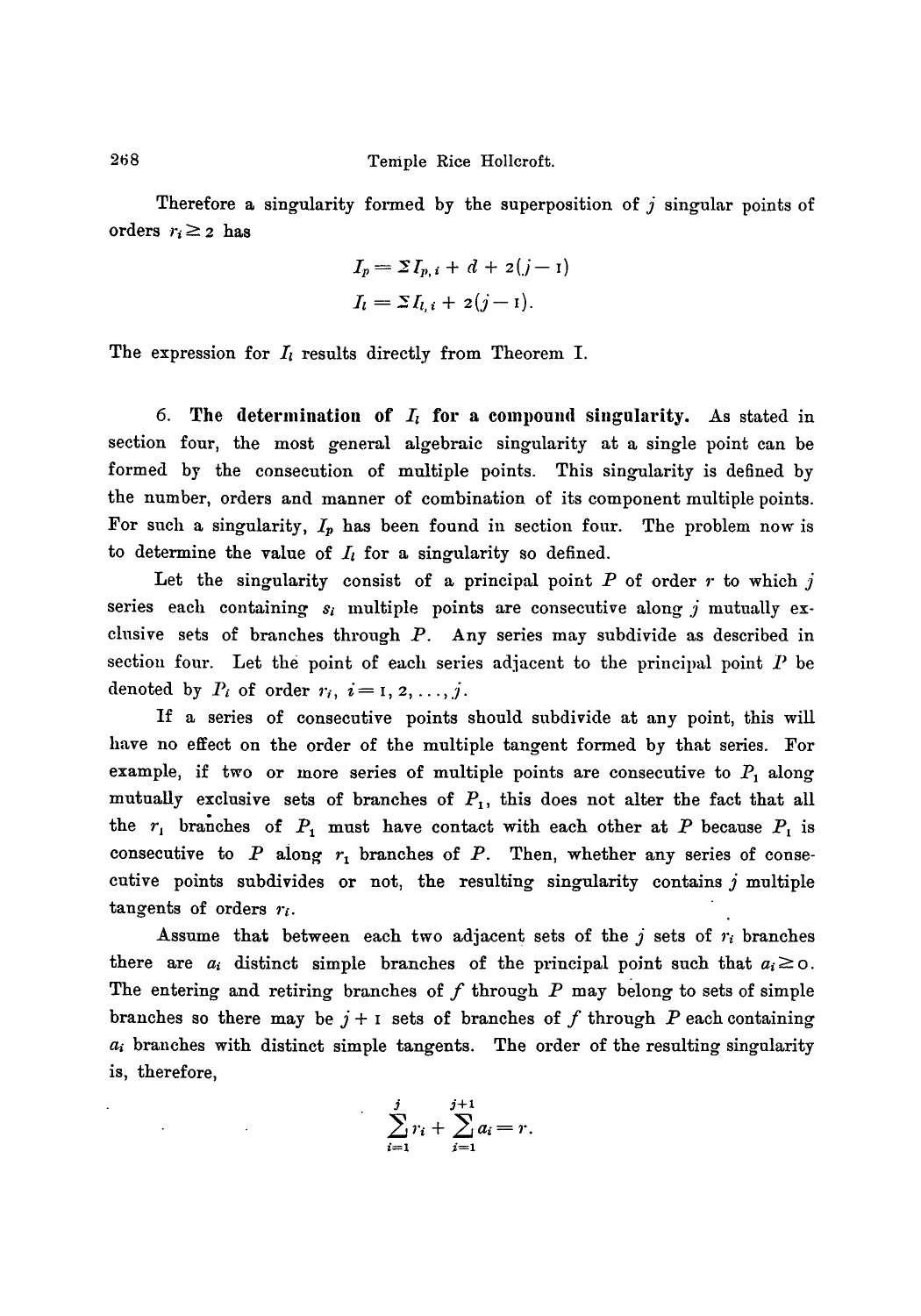The same singularity can also be formed by the superposition of  $j + 1$ multiple points of orders  $a_i$  and j compound singular points of orders  $r_i$  alternately. Let the value of  $I_l$  for each of these j component compound singular points be denoted by  $I_{l,i}$ . Then by the method of the preceding section, by which the value of  $I_t$  for a singularity formed by superposition was obtained, there results for the complete singularity at  $$ 

$$
I_l = \sum_{i=1}^j (I_{l, i} - r_i) + r + 2(j - 1).
$$

In the above, the computation of  $I_t$  for the most general singularity at a single point has been reduced to the computation of the values of  $I_{l,i}$  each of which is associated with a compound singularity at a single point with one and only one distinct tangent.

The following theorem will complete the process:

**Theorem II.** If a compound singular point has but one distinct tangent and *contains neither cusps nor inflections, then for it* 

$$
I_l=I_p.
$$

It has been proved by  $C$ . A. Scott<sup>1</sup> that if a singularity at a point has but one distinct tangent, the number of its latent nodes is equal to the number of its latent bitangents. By latent nodes [bitangents] is meant all the nodes [bitangents] contained in the singularity in addition to the  $r(r-1)/2$  nodes  $[q(q-1)/2]$  bitangents] necessary to form the principal point [line] of order r [q] of the singularity.

Consider a compound singularity of order  $r_1$  consisting of s consecutive multiple points of orders  $r_i$  such that  $r_1=r_2\geq r_3\geq \cdots \geq r_s$ . The singularity has but one tangent which has contact with  $r_1$  branches at the singular point. This tangent is therefore of order  $r_1$ . The number of latent nodes  $d'$  and latent bitangents  $t'$  is

$$
d' = t' = \frac{1}{2} \sum_{i=2}^{s} r_i (r_i - 1)
$$

<sup>&</sup>lt;sup>1</sup> C. A. Scott, The nature and effect of singularities of plane algebraic curves, American Journal of Mathematics, Vol. 15 (I893), p. 235.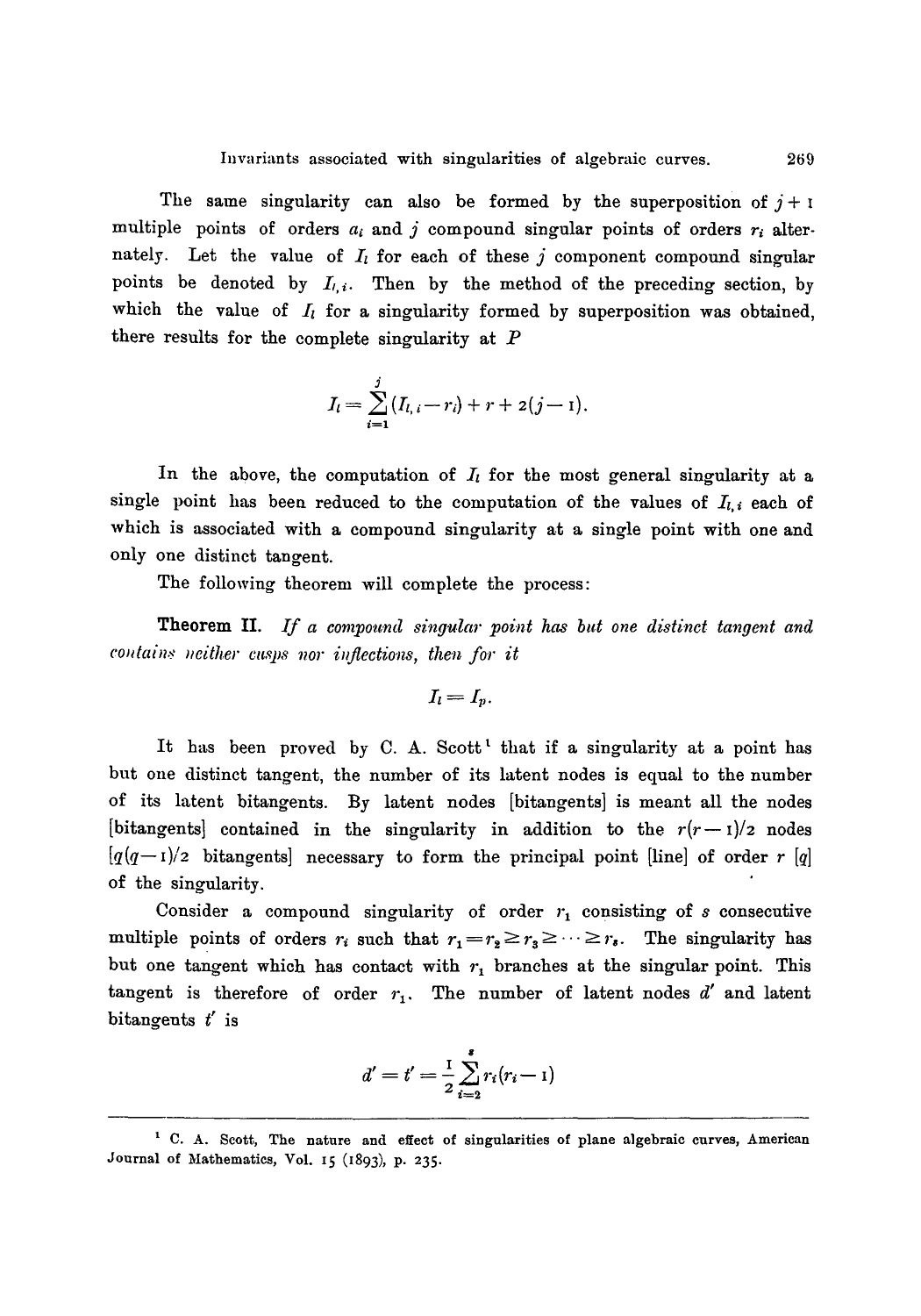and the total number of nodes  $d$  and bitangents  $t$  contained in the singularity is, therefore,

$$
d = t = \frac{1}{2} \sum_{i=1}^{s} r_i (r_i - 1).
$$

This singularity is assumed to contain no cusps. It will therefore contain no inflections, since only bitangents are involved in the consecution of multiple points with distinct branches. This singularity is also assumed to be built up by a single series of consecutive multiple points, but the series may subdivide at any point or points without altering the final result.

Let  $I_p$  and  $I_l$  be the numbers of invariants associated with this singularity. Let *n* be the order, *m* the class and  $\tau$  and  $\iota$  the total number of bitangents and inflections respectively of an algebraic curve possessing this singularity and no other except double lines. By Plücker's equations, since  $d=t$ ,

$$
m = n(n-1) - 2t
$$
  
\n
$$
\iota = 3 n(n-2) - 6t
$$
  
\n
$$
2\tau = 2t + (n^2 - 2n - 2t)(n^2 - 2t - 9).
$$

For the reason given in Theorem I

$$
\frac{1}{2}n(n+3)-I_p=\frac{1}{2}m(m+3)-I_1-(r-t)-2\iota.
$$

Substitute in this equality, the values of m,  $\tau$  and  $\iota$  in terms of n and t, simplify and there results

$$
I_p = I_l
$$

thereby proving the theorem.

The value of  $I_t$  for the complete singularity has been defined by a formula which involves the numbers  $I_{i,i}$ . These numbers  $I_{i,i}$  are associated with compound singular points each of which has but one distinct tangent. Then by Theorem II each  $I_{l,i}$  may be replaced by its corresponding  $I_{p,i}$  and the final formula obtained defining the value of  $I_i$  for the complete singularity:

$$
I_l = \sum_{i=1}^j (I_{p,i} - r_i) + r + 2(j-1)
$$

wherein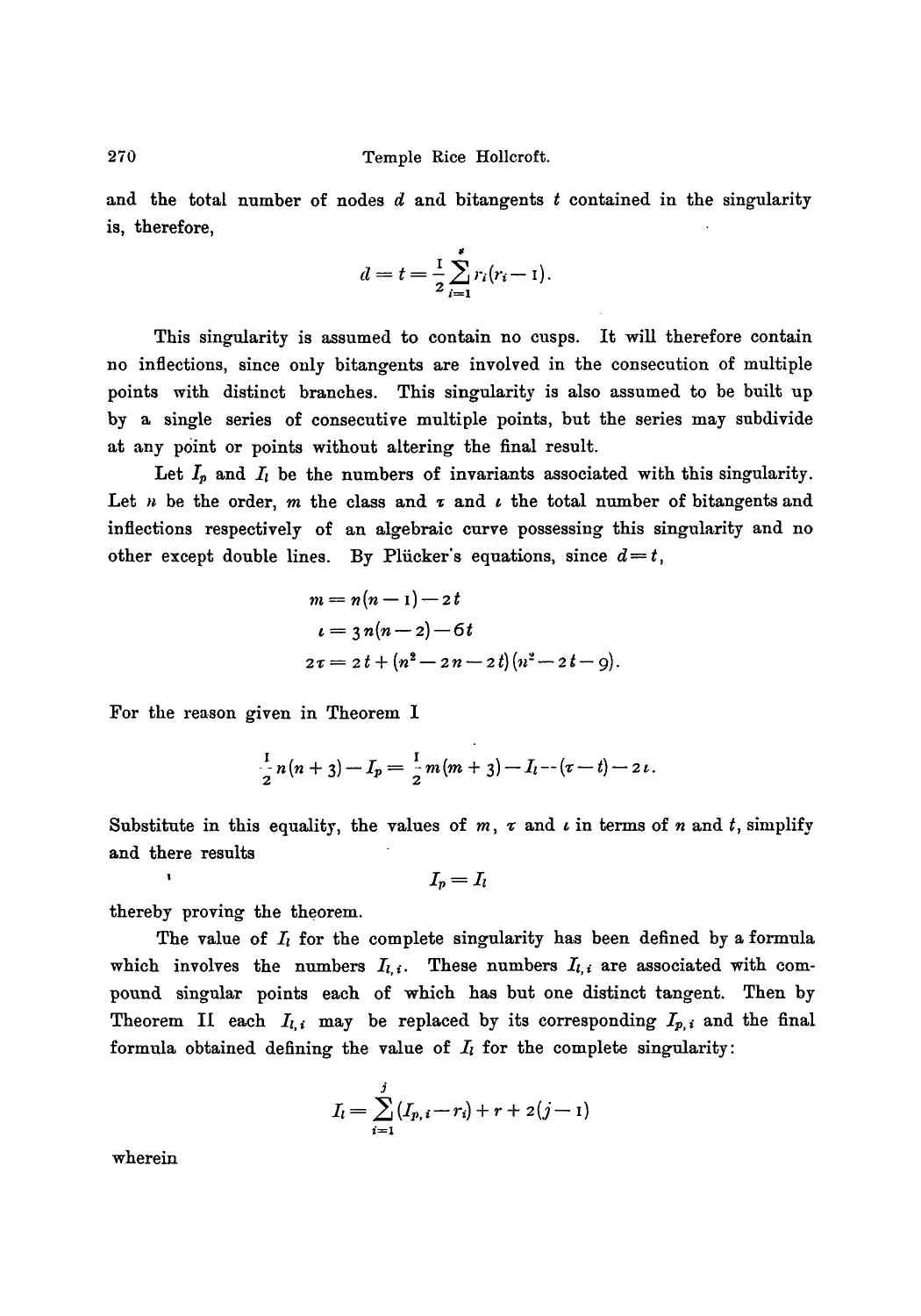Invariants associated with singularities of algebraic curves. '271

$$
I_{p,i} = \frac{1}{2} \sum_{h=1}^{k_i} r_{i,h}(r_{i,h}+1) - s_i - 1
$$

is the number of invariants accounted for by  $s_i$  consecutive multiple points of orders  $r_{i,h}$  where i is fixed for any one series and  $r_{i,1} = r_{i,2}$ .

The value of  $I_i$  for the most general singularity at a point  $P$  is therefore given in terms of the order  $r$  of the singularity, the number  $j$  of distinct sets of branches along which one or more multiple points are consecutive to the principal point, the number of branches  $r_i$  in each set and the numbers  $I_{p,i}$  each of which is the number of invariants accounted for by one of the  $j$  sets of  $r_i$ branches considered as a distinct singularity.

Compound singularities formed by the superposition of singular points such that tangents coincide have been discussed in section four. In every case, the singularity could have been formed by the consecution of multiple points and the value of  $I_p$  was so obtained. Likewise in each case the value of  $I_l$  can be obtained by treating the singularity as if formed by consecutive multiple points.

At the end of section four, singularities that consist of singular points some of whose tangents are multiple lines were discussed. Since no double points or lines are added by the coincidence, by Theorem I the values of  $I_p$  and  $I_t$  are each increased by the same amount which is unity for each such coincidence. For example, the value of  $I_l$  for a flecnode is three.

7. The effect of cusps on the value of  $I_t$ . So far, in determining the value of  $I_t$  for a compound singularity, it has been assumed that the singularity contains no cusps. The occurrence of cusps in a simple multiple point does not affect the value of  $I_l$ , but this does not hold for compound singularities.

Any singularity of order r at P contains r branches of f through  $P$  and these branches form  $r-1$  loops. The maximum number of cusps that may occur as components of any singularity, simple or compound, of order  $r$  is, therefore,  $r-r$ .

In a compound singularity, both branches of certain loops have the same tangent. Such a loop must, therefore, contain a point of inflection. This loop vanishes when the node adjacent to it becomes a cusp, but when this occurs, the stationary tangent at the inflection on the loop coincides with the tangent to the singularity, replacing one of the bitangents. This occurs whenever a loop formed by branches involved in the consecution of the principal point with one